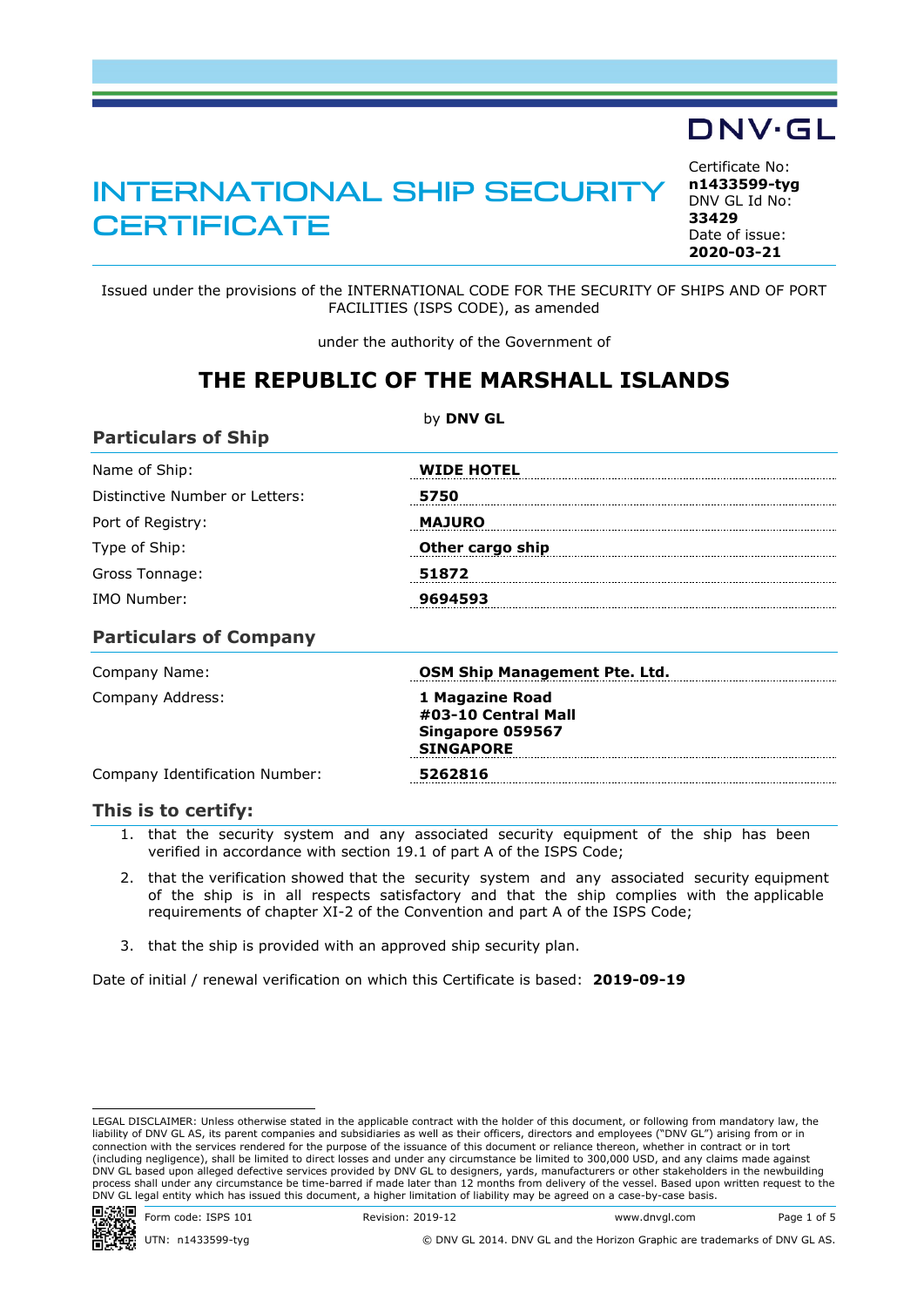This Certificate is valid until **2024-09-19**, subject to verifications in accordance with section 19.1.1 of part A of the ISPS Code.

Issued at **Busan, Republic of Korea** on **2020-03-21**

<span id="page-1-0"></span>

#### for **DNV GL**

This document is signed electronically in accordance with IMO<br>FAL.5/Circ.39/Rev.2. Validation and authentication can be<br>obtained from trust.dnvgl.com by using the Unique Tracking<br>Number (UTN): n1433599-tyg and ID: 33429

**Jun Hee Heo Auditor**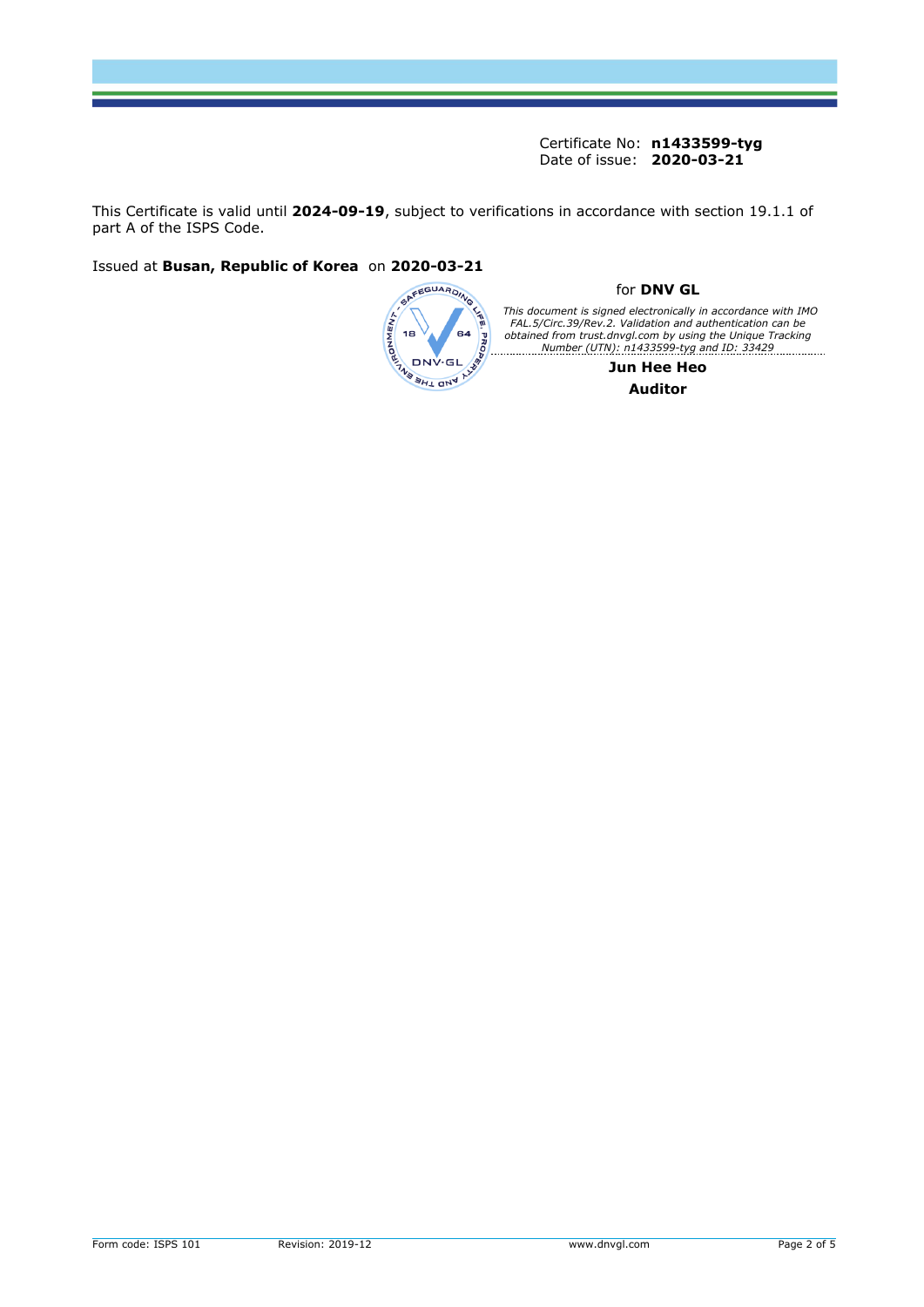<span id="page-2-0"></span>

| <b>Endorsement for intermediate verification</b><br>S                                                                                                                                                                                            |  |                                                                                                                                                                                                                  |  |
|--------------------------------------------------------------------------------------------------------------------------------------------------------------------------------------------------------------------------------------------------|--|------------------------------------------------------------------------------------------------------------------------------------------------------------------------------------------------------------------|--|
| THIS IS TO CERTIFY:<br>that at an intermediate verification required by section 19.1.1 of part A of the ISPS Code the ship was<br>found to comply with the relevant provisions of chapter XI-2 of the Convention and part A of the ISPS<br>Code. |  |                                                                                                                                                                                                                  |  |
| Intermediate Verification:                                                                                                                                                                                                                       |  |                                                                                                                                                                                                                  |  |
|                                                                                                                                                                                                                                                  |  |                                                                                                                                                                                                                  |  |
|                                                                                                                                                                                                                                                  |  |                                                                                                                                                                                                                  |  |
| Stamp                                                                                                                                                                                                                                            |  | Surveyor, DNV GL                                                                                                                                                                                                 |  |
| <b>Endorsement for additional verifications</b>                                                                                                                                                                                                  |  | AV                                                                                                                                                                                                               |  |
| Additional verification:                                                                                                                                                                                                                         |  |                                                                                                                                                                                                                  |  |
|                                                                                                                                                                                                                                                  |  |                                                                                                                                                                                                                  |  |
| Stamp                                                                                                                                                                                                                                            |  | Surveyor, DNV GL                                                                                                                                                                                                 |  |
| Additional verification:                                                                                                                                                                                                                         |  |                                                                                                                                                                                                                  |  |
|                                                                                                                                                                                                                                                  |  |                                                                                                                                                                                                                  |  |
| Stamp                                                                                                                                                                                                                                            |  | <b>Example 2018 Surveyor, DNV GL</b>                                                                                                                                                                             |  |
| Additional verification:                                                                                                                                                                                                                         |  |                                                                                                                                                                                                                  |  |
|                                                                                                                                                                                                                                                  |  |                                                                                                                                                                                                                  |  |
|                                                                                                                                                                                                                                                  |  |                                                                                                                                                                                                                  |  |
| Stamp                                                                                                                                                                                                                                            |  | Surveyor, DNV GL<br><u> 1989 - Johann Barn, fransk politik formuler (d. 1989)</u>                                                                                                                                |  |
| Additional verification:                                                                                                                                                                                                                         |  |                                                                                                                                                                                                                  |  |
|                                                                                                                                                                                                                                                  |  |                                                                                                                                                                                                                  |  |
| Stamp                                                                                                                                                                                                                                            |  | Surveyor, DNV GL                                                                                                                                                                                                 |  |
| code                                                                                                                                                                                                                                             |  | Additional verification in accordance with section A/19.3.7.2 of the ISPS                                                                                                                                        |  |
| THIS IS TO CERTIFY:                                                                                                                                                                                                                              |  | AVA                                                                                                                                                                                                              |  |
| Code.                                                                                                                                                                                                                                            |  | that at an additional verification required by section 19.3.7.2 of part A of the ISPS Code the ship was<br>found to comply with the relevant provisions of chapter XI-2 of the Convention and part A of the ISPS |  |
|                                                                                                                                                                                                                                                  |  | Date: <b>2008</b>                                                                                                                                                                                                |  |
|                                                                                                                                                                                                                                                  |  |                                                                                                                                                                                                                  |  |
|                                                                                                                                                                                                                                                  |  |                                                                                                                                                                                                                  |  |
| Stamp                                                                                                                                                                                                                                            |  | Surveyor, DNV GL                                                                                                                                                                                                 |  |
|                                                                                                                                                                                                                                                  |  |                                                                                                                                                                                                                  |  |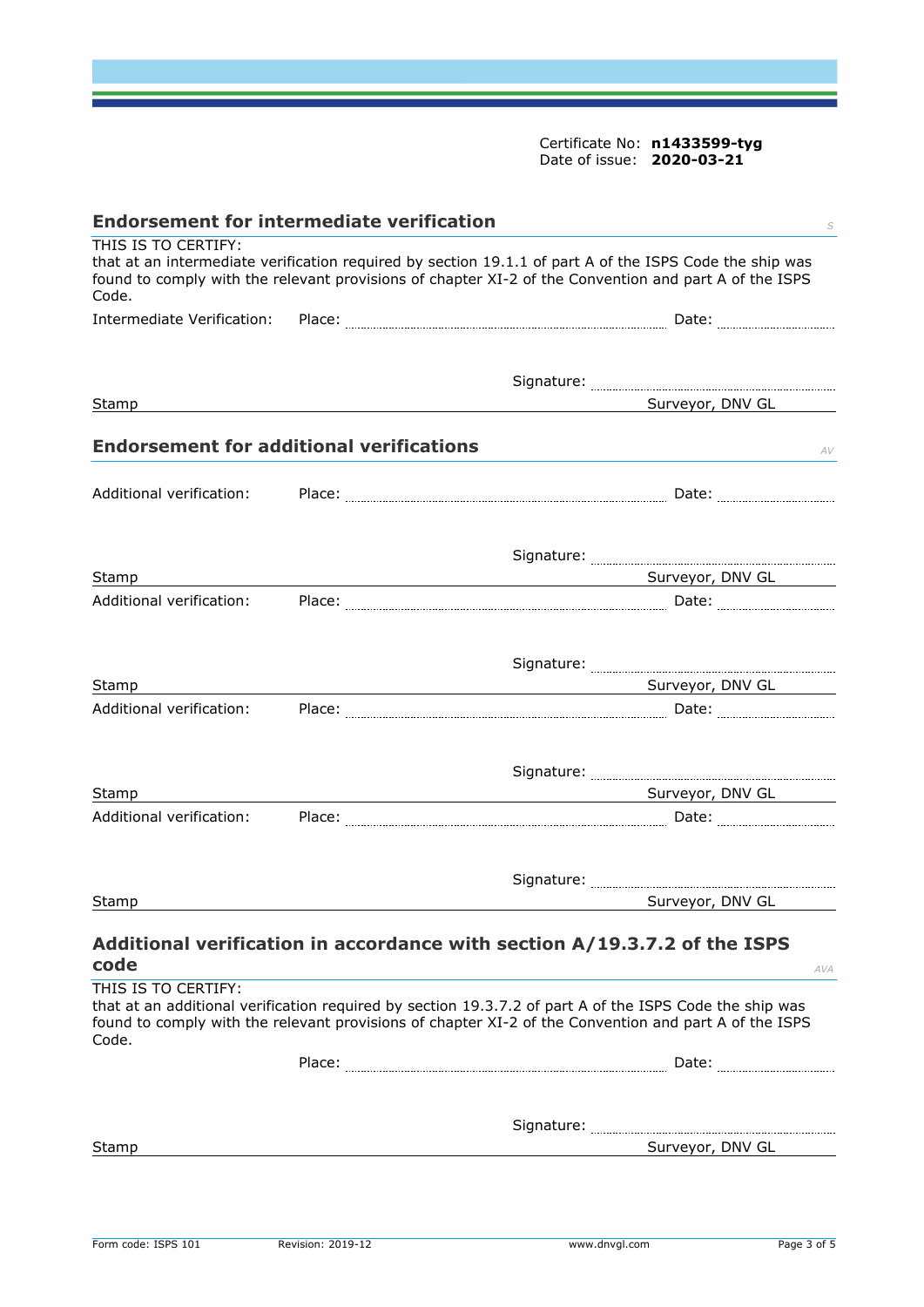| Endorsement to extend the Certificate if valid for less than 5 years where<br>section A/19.3.3 of the ISPS code applies                                                                                                      | EEVF                |
|------------------------------------------------------------------------------------------------------------------------------------------------------------------------------------------------------------------------------|---------------------|
| The ship complies with the relevant provisions of part A of the ISPS Code, and the<br>Certificate shall, in accordance with section 19.3.3 of part A of the ISPS Code, be<br>accepted as valid until                         |                     |
|                                                                                                                                                                                                                              |                     |
|                                                                                                                                                                                                                              |                     |
| Stamp                                                                                                                                                                                                                        | Surveyor, DNV GL    |
| Endorsement where the renewal verification has been completed and section<br>A/19.3.4 of the ISPS code applies                                                                                                               | ERC                 |
| The ship complies with the relevant provisions of part A of the ISPS Code, and the<br>Certificate shall, in accordance with section 19.3.4 of part A of the ISPS Code, be<br>accepted as valid until                         |                     |
|                                                                                                                                                                                                                              |                     |
|                                                                                                                                                                                                                              |                     |
| Stamp                                                                                                                                                                                                                        | Surveyor, DNV GL    |
| Endorsement to extend the validity of the Certificate until reaching the port<br>of verification where section A/19.3.5 of the ISPS code applies or for a<br>period of grace where section A/19.3.6 of the ISPS code applies | EEV                 |
| This Certificate shall, in accordance with section 19.3.5 or 19.3.6 <sup>1</sup> of part A of the ISPS<br>Code, be accepted as valid until                                                                                   |                     |
|                                                                                                                                                                                                                              | Date: <b>Market</b> |
|                                                                                                                                                                                                                              |                     |
| Stamp                                                                                                                                                                                                                        | Surveyor, DNV GL    |

<sup>1</sup> Delete as appropriate.